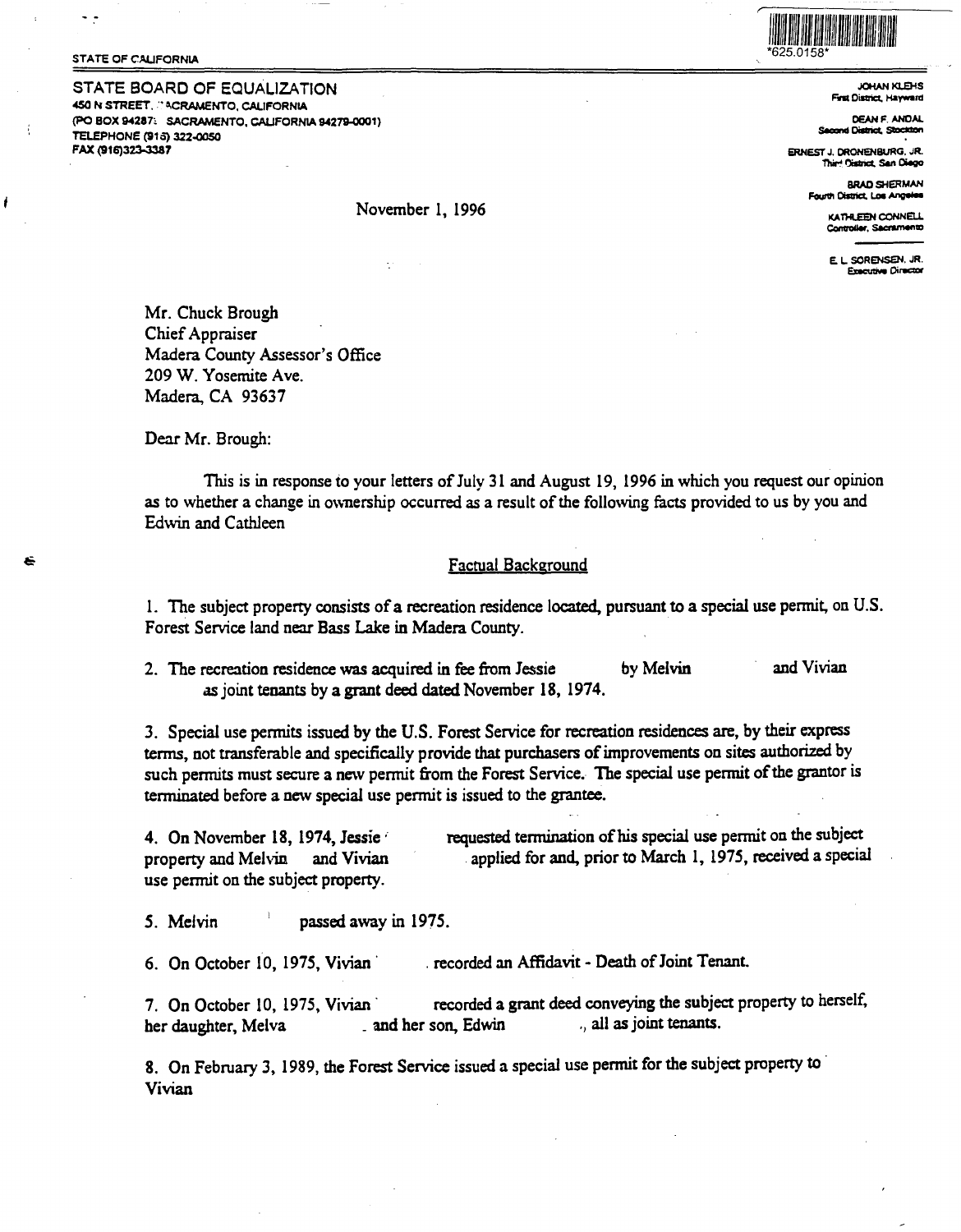9. On August 8, 1995, Vivian , Melva , Edwin and Cathleen executed a grant deed conveying the subject property to Edwin and Cathleen husband and wife as community property.

10. In September 1995, Edwin and Cathleen applied to the Forest Service for a special use permit for the recreation residence. As of August 1996, none had been issued.

You have asked whether the conveyance of the subject property to Edwin and Cathleen in 1995 is excluded from change in ownership either under Proposition 58 or because Ed . was previously on the tide to the recreation residence.

For the reasons set forth below, we conclude that the transfer of the recreation residence, but not the possessory interest in the Forest Service land may qualify as a parent-child transfer for purposes of Proposition 58 and that a change in ownership of the possessory interest in the Forest Service land will occur when a new special use permit is issued to Edwin and Cathleen

### Law and Analvsis

## l. Possessorv Interest in Forest Service Land

Although the grant deeds mentioned above in paragraphs 2, 7, and 9 purported to transfer or convey the possessory interest in Forest Service land used for the recreation residence in this case, such deeds did not convey or transfer the possessory interest. As indicated in paragraph 3 above, the special use permits issued by the-Forest Service for recreation residences are, by their express terms, not transferable and specifically provide that the purchasers of improvements on sites authorized by such permits must secure a new permit from the Forest Service.

The Supreme Court of Utah reached this conclusion in Family Finance Fund v. Abraham (1982) 657 P.2d 1319 (copy enclosed) wherein it stated at page 1322:

> ... [a]lthough the permittee may facilitate the termination of his/her permit and the issuance of a new permit, the permittee cannot transfer or convey the permit itself. Rather, each permittee may only transfer the improvements.

Also enclosed for your information is a copy of a page from the Forest Service Manual confirming the general nontransferabillty of a special use permit.

Thus, there is no basis in this case for concluding that the possessory interest in the Forest Service land was the subject of a parent/child transfer or that Edwin and Cathleen had or received any ownership or other legal interest in the possessory interest as a result of the 197S and 199S grant deeds. Clearly, neither conveyance was a change in ownership of the poassessory interest. However, when the Forest Service issues a new special use permit to Edwin and Cathleen for the recreation residence, a new taxable possessory interest in tax exempt real property will be created for their benefit. Since the creation of a taxable possessory interest in tax exempt real property is a change in ownership for property tax purposes under Revenue and Taxation Code<sup>1</sup> section 61(b), the assessor must determine a new base year value for the possessory interest in accordance with section 110. l when the change in ownership occurs.

<sup>&</sup>lt;sup>1</sup> All statutory references are to the Revenue and Taxation Code unless otherwise indicated.